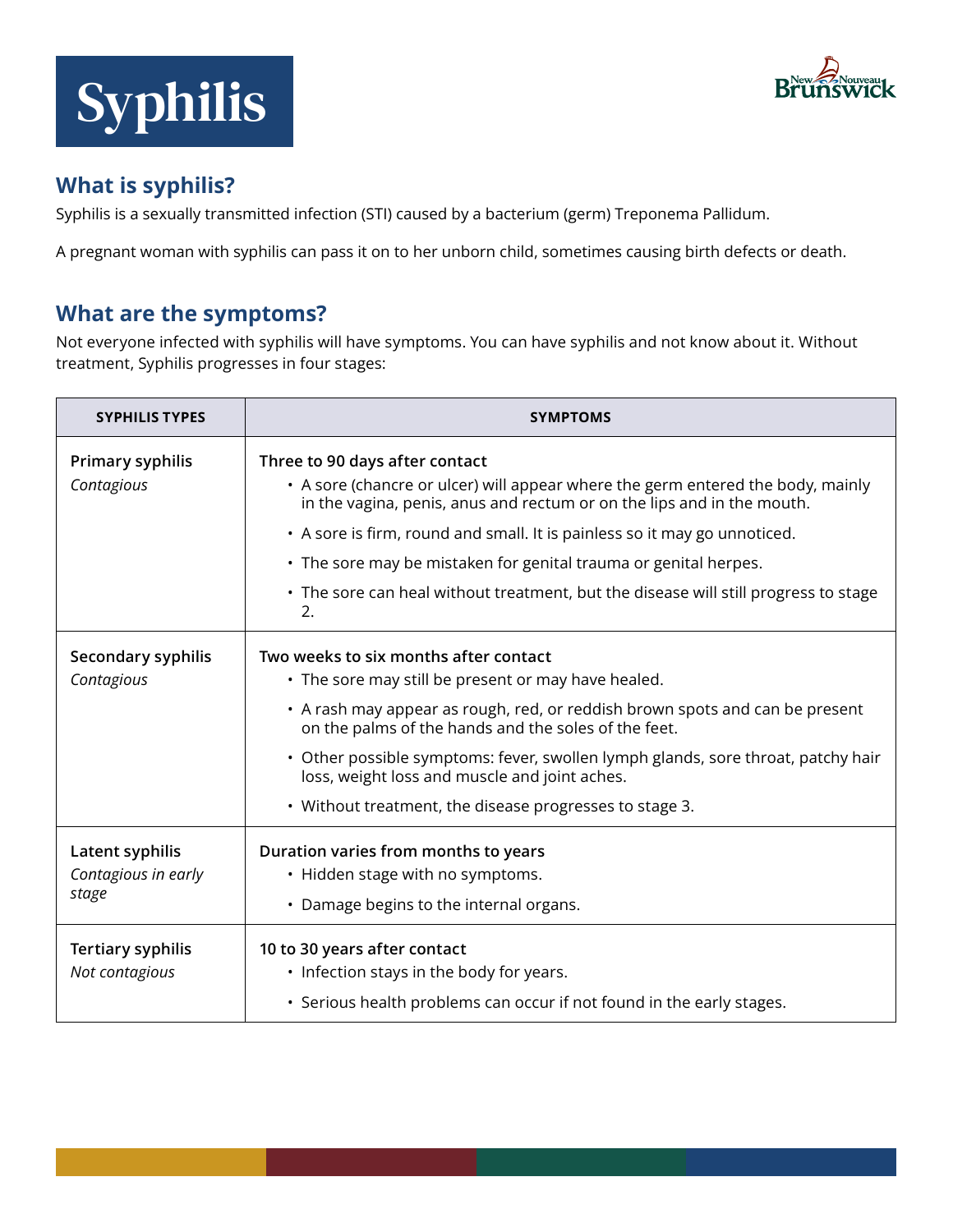

## **How is syphilis spread?**

- Syphilis is mostly spread by having unprotected vaginal, anal or oral sex with an infected person.
- The bacteria enter the body through the tissues that line the throat, nose, rectum, and vagina.
- Direct (usually intimate) contact with lesions of primary and secondary syphilis poses the greatest risk of transmission.
- Close contact with an infected person's genitals, mouth, or rectum can cause exposure to the infection.
- Pregnant women can pass this infection to an unborn child or at the time of delivery.
- Although much less common, it may also be spread by sharing contaminated drug equipment or through broken skin.
- Syphilis cannot be spread through contact with toilet seats, doorknobs, swimming pools, shared clothing or eating utensils.
- After one year of being infected with syphilis, most people will no longer spread the infection.

#### **How is syphilis diagnosed?**

- Syphilis is diagnosed through a medical examination and blood test.
- Public Health recommends that all sexually active New Brunswickers are tested regularly for all sexually transmitted diseases at the same time. When you "test for one, test for all" you will be tested for gonorrhea, chlamydia, hepatitis, the Human Papillomavirus (HPV) and HIV/AIDS.

## **How is syphilis treated?**

- Syphilis can be cured and should be treated immediately with antibiotics, usually penicillin by injections.
- After treatment is finished, you must have blood tests to make sure the infection is gone.
- Avoid unprotected sexual activities that may put you at risk for re-infection until you and your partner(s) have completed treatment and have been told the infection is gone.

# **What happens if syphilis is left untreated?**

- Untreated syphilis can spread and cause damage to your brain, heart, bones and many other organs in the body and in severe cases may cause paralysis, blindness, dementia and even death.
- Pregnant women can pass it to an unborn child, sometimes causing birth defects or death (stillbirth). Skin, bones, teeth, eyes, lymph glands, liver, spleen and brain can be affected. Symptoms can show soon after birth or later in life of a child.
- Untreated syphilis can spread and cause damage to your brain, heart, bones and many other organs in the body and in severe cases may cause paralysis, blindness, dementia and even death.